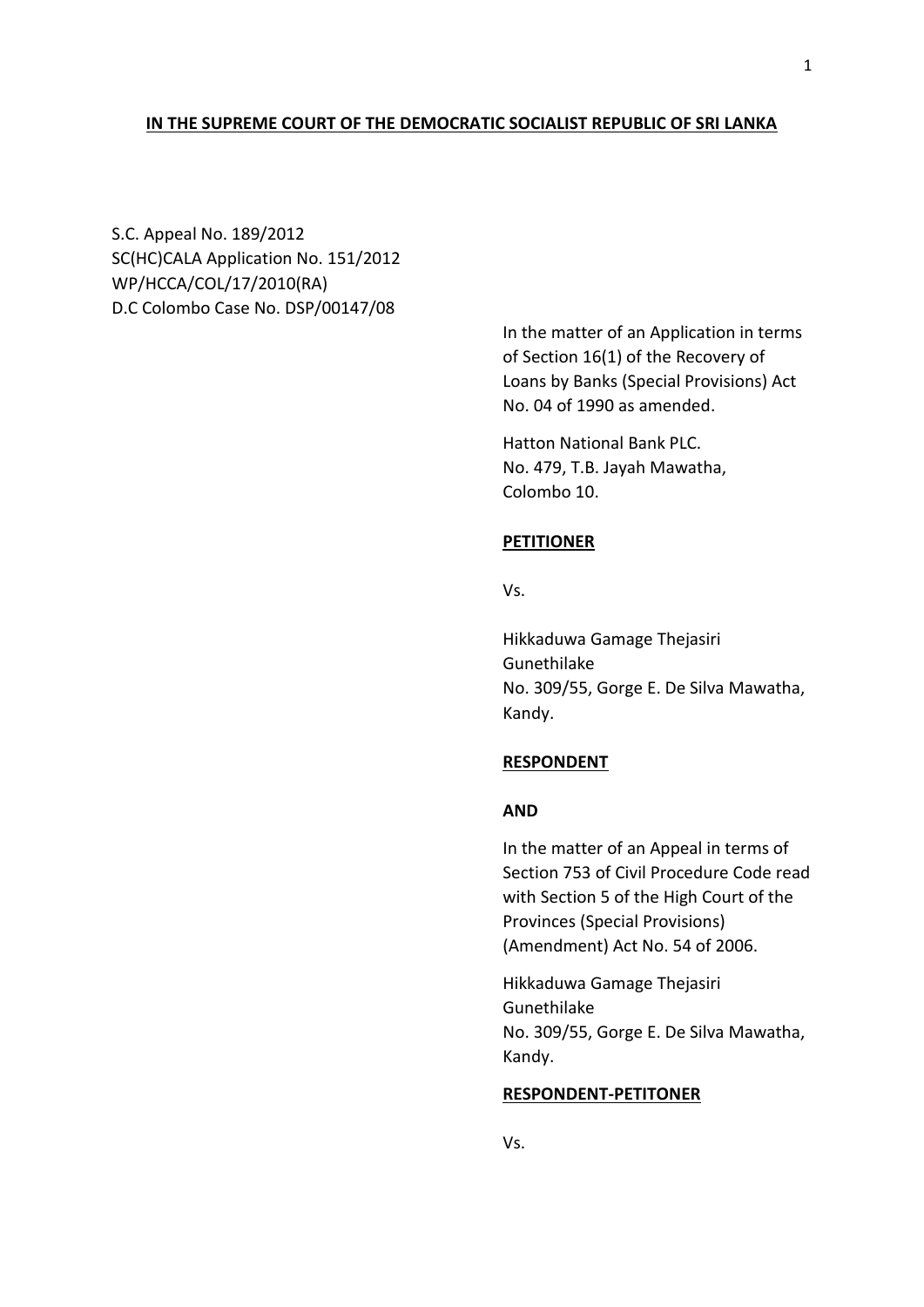Hatton National Bank PLC. No. 479, T.B. Jayah Mawatha, Colombo 10.

### **PETITIONER-RESPONDENT**

## **AND NOW**

In the matter of an Application for Leave to Appeal under Section 5C of the High Court of the Provinces (Special Provisions) (Amendment Act) No. 54 of 2006 read together with Article 127 of the Constitution.

Hatton National Bank PLC. No. 479, T.B. Jayah Mawatha, Colombo 10.

## **PETITIONER-RESPONDENT-PETITIONER**

Vs.

Hikkaduwa Gamage Thejasiri Gunethilake No. 309/55, Gorge E. De Silva Mawatha, Kandy.

### **RESPONDENT-PETITONER-RESPONDENT**

| <b>BEFORE:</b>  | Priyasath Dep P.C., J.,                                                                            |
|-----------------|----------------------------------------------------------------------------------------------------|
|                 | Upaly Abeyrathne J. &                                                                              |
|                 | Anil Gooneratne J.                                                                                 |
| <b>COUNSEL:</b> | Palitha Kumarasinghe P.C., with Priyantha Alagiyawanna<br>for the Petitioner-Respondent-Petitioner |
|                 | Sumedha Mahawanniarachchi with Champika Rodrigo<br>For the Respondent-Petitioner-Respondent        |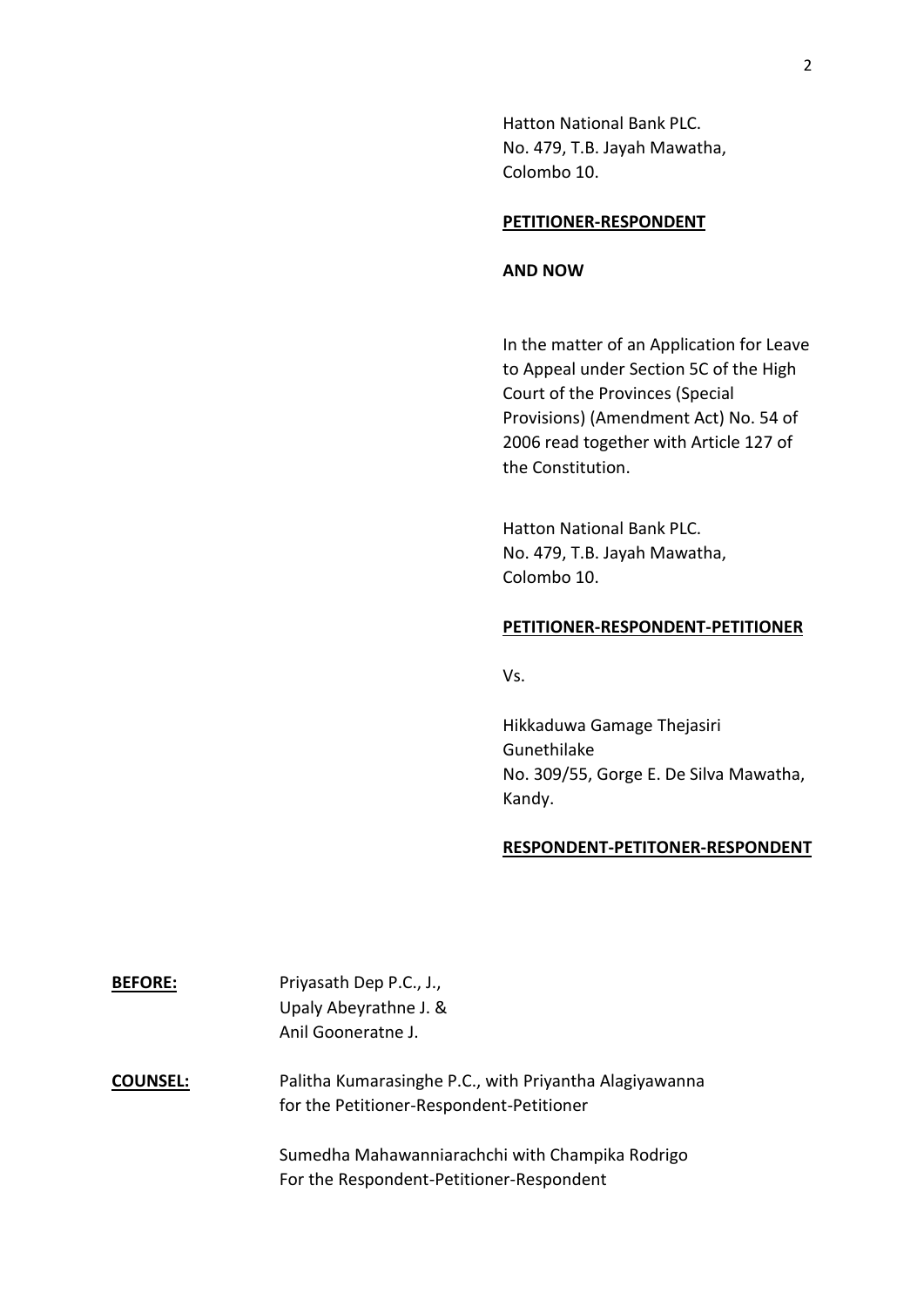# **ARGUED ON:** 19.10.2016

**DECIDED ON:** 23.11.2016

### **GOONERATNE J.**

This was an action filed in the District Court of Colombo by the Petitioner-Respondent-Petitioner (hereinafter referred to as Petitioner) against the Respondent-Petitioner-Respondent (hereinafter referred to as the Respondent) in terms of Section 16(1) of the Recovery of Loans by Banks (Special Provisions) Act No. 4 of 1990 as amended, praying for the delivery of possession of the property referred to in the schedule to the petition and eviction of the Respondent, his agents, employees and all those holding under the Respondent. The said Section 16(1) reads thus:

Order for delivery of possession.

(1) The purchaser of any immovable property sold in pursuance of the preceding provisions of this Act shall, upon application made to the District Court of Colombo or the District Court having jurisdiction over the place where that property is situate. And upon production of the certificate of sale issued in respect of that property under section 15, be, entitled to obtain an order for delivery of possession of the that property.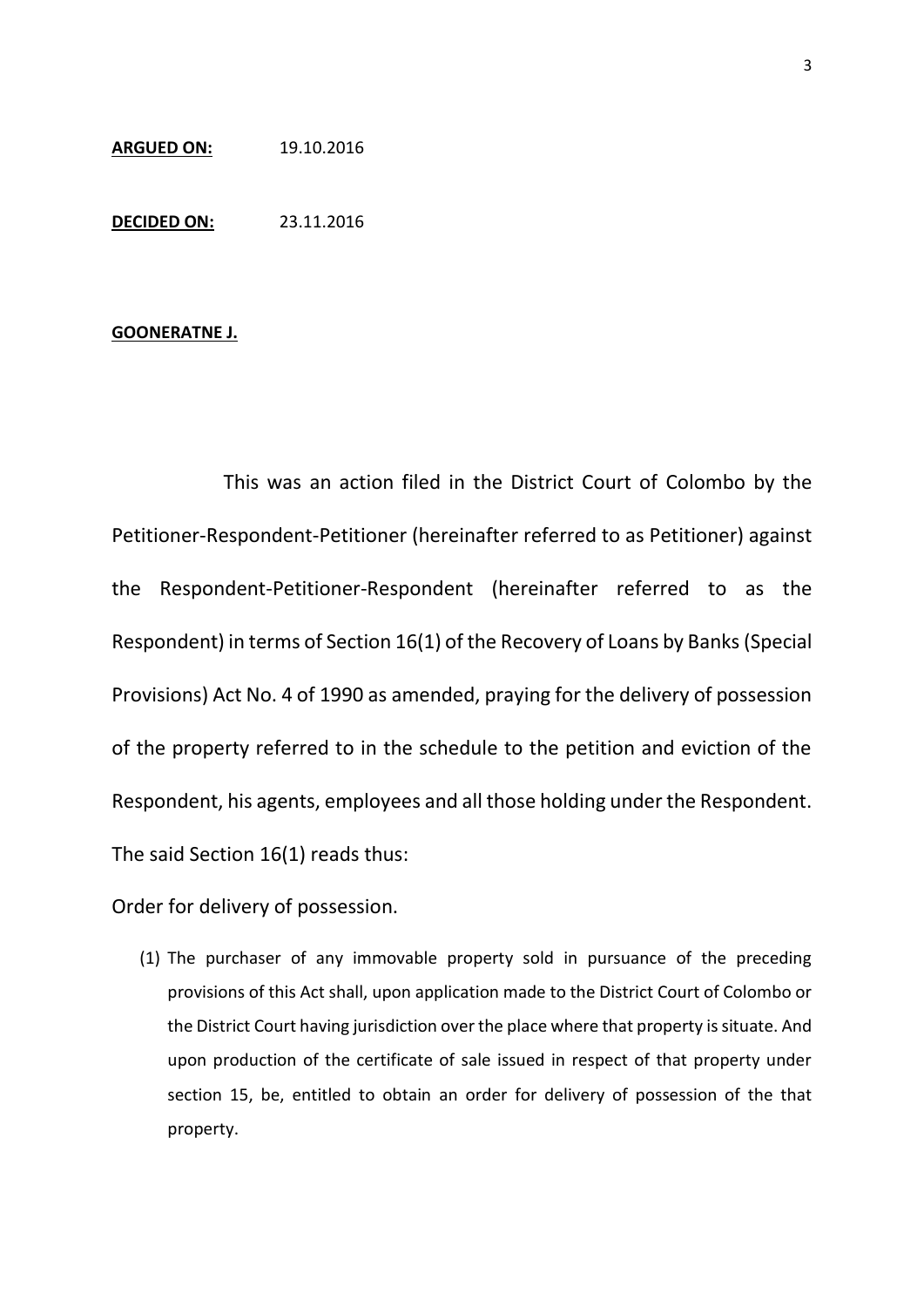The above section has a significant bearing on a 'Certificate of Sale'. As Such, I would also refer to Section 15(1) & (2) of the said Act. Section (1) & (2) reads thus:

- (1) If the mortgage property is sold, the Board shall issue a certificate of sale and thereupon all the right, title and interest of the borrower to, and in, the property shall vest in the purchaser, and thereafter it shall not be competent for any person claiming through or under any disposition whatsoever of the right, title or interest of the borrower to, and in, the property made or registered subsequent to the date of the mortgage of the property to the Bank, in any court to move or invalidate the sale for any cause whatsoever, or to maintain any right title or interest to, or in, the property as against the purchaser.
- (2) A certificate signed by the Board under subsection (1) shall be conclusive proof with respect to the sale of any property that all the provisions of this Act relating to the sale of that property have been complied with.

It is important to consider the background facts at this point as presented by learned President's Counsel on behalf of the Petitioner Bank, and very many of such facts are not disputed by the opposing party.

The Respondent was a customer of the Petitioner Bank of the Katugastota branch and he maintained account bearing No. 30101. On the request of Respondent the Petitioner Bank granted the Respondent a term loan facility and an overdraft. In the usual way Respondent provided security for the said facilities by a mortgage and hypothecated the property described in the schedule to the petition (Mortgage Bonds No 2294 and 2655). The Respondent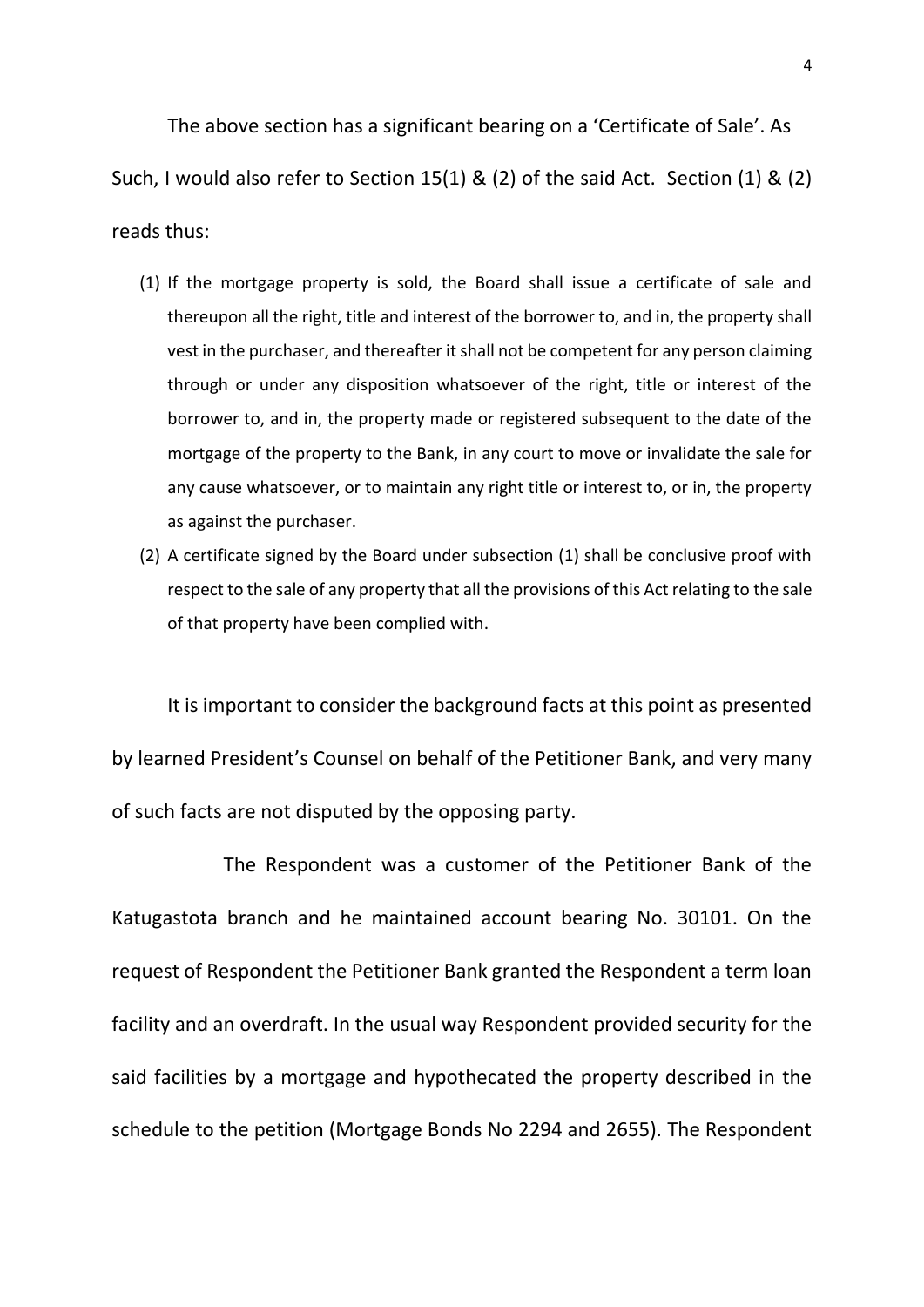defaulted repayments due on the above facilities. As such the Board of Directors as provided by the above Act under Section 4, passed a resolution to sell the property by public auction in order to recover monies due on the above Mortgage Bonds. Material furnished to this court indicates that the resolution was published in the Government Gazette (A-P 3 (a) to A-P 3(d)).

It is also urged that the Petitioner Banks resolution was duly communicated to the Respondent by letter of 14.08.2003. It is also pleaded that the Petitioner Bank fixed the auction on 03.10.2002 and published the date and place of auction by Gazette dated 12.09.2003. At the auction there were no bidders and the Petitioner Bank purchased the property and thereafter the Board of Directors of the Bank issued a certificate of sale (A-P4)

The Petitioner Bank as stated above instituted proceedings in the District Court of Colombo by petition dated 23.09.2008 (A) for delivery of possession of the property. Respondent filed objections on 17.07.2009 (B) to above and moved for dismissal of the petition of the Petitioner Bank. At the inquiry before the learned District Judge both parties agreed to dispose the matter by way of written submissions. Learned District Judge delivered the Order on 23.04.2010 ('E') and rejected the objections of the Respondent and District Judge by his Order, made Order 'nisi' absolute and issued the writ. However the Respondent filed a Notice of Appeal. Petitioner Bank moved the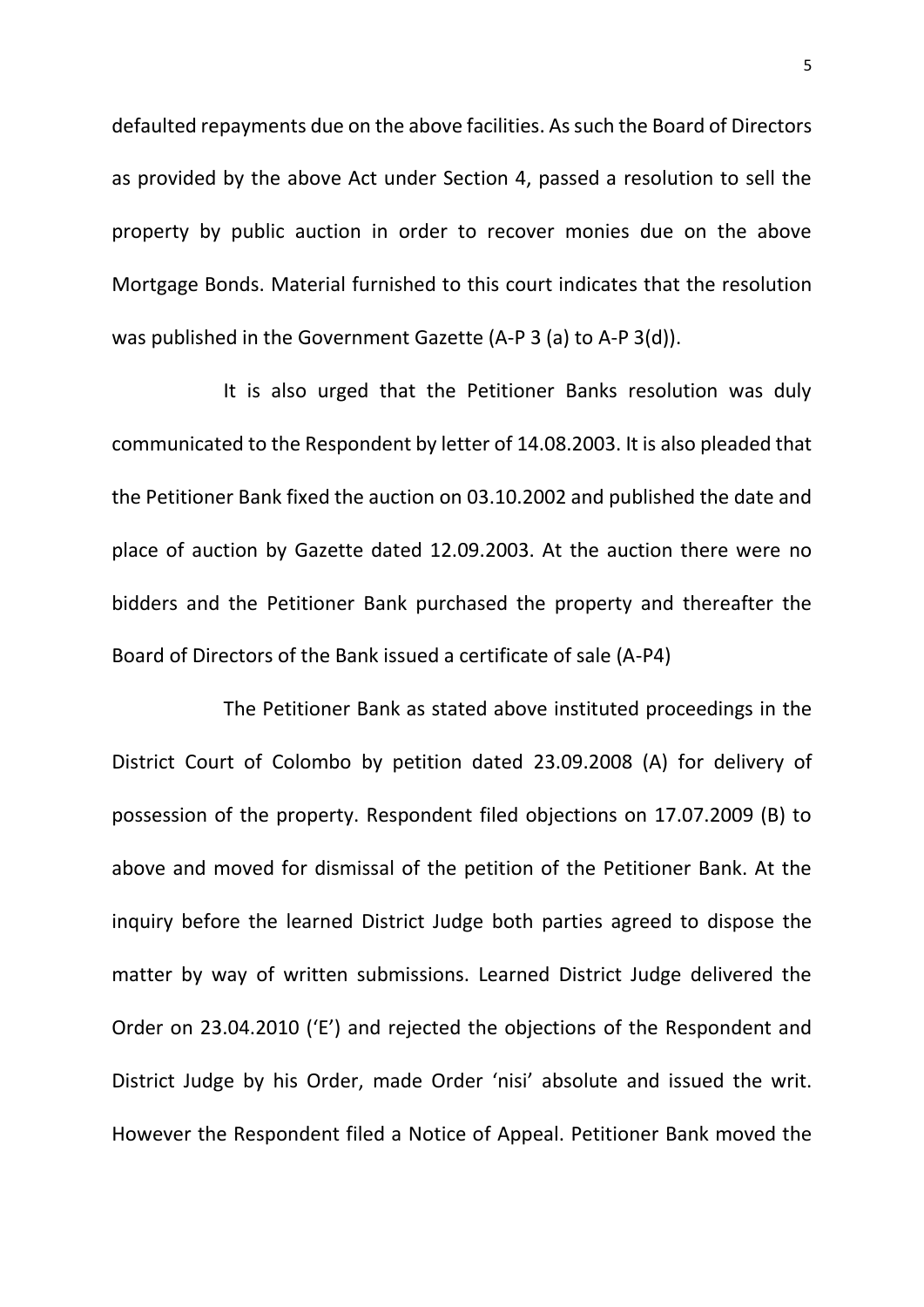District Court to issue the Writ of Execution. On 01.06.2010 District Court issued the Writ of Execution against the Respondent. Prior to issuing the Writ the Respondent filed a Revision Application (G) in the High Court on 31.05.2010 against the Order of the learned District Judge dated 23.04.2010 ('E').

The High Court of Colombo having initially issued a Stay Order, ('H') finally acting in revision set aside the Order of the learned District Judge dated 23.04.2010 ('E') by Judgment dated 16.03.2012 and directed the learned District Judge to re-issue notice of application for Writ, on the Respondent.

The Petitioner Bank being aggrieved and dissatisfied with the Judgment of the High Court dated 16.03.2012 filed a Leave to Appeal Application in the Supreme Court. This court granted Leave to Appeal on the following substantial questions of law.

- 1. Has the Provincial High Court of the Western Province erred in law setting aside the Order dated 23.04.2010 of the District Court of Colombo issuing writ and ordering the District Court to re-issue Notice of Writ of Execution, purporting to act under Section 347 of the Civil Procedure Code?
- 2. Has the Provincial High Court of the Western Province erred in law when it set aside the order dated 23.04.2010 issuing the writ of the District Court as the High Court acting in revision as the High Court has not given any valid reason to act in revision or to set aside the said Order?
- 3. Has the Provincial High Court of the Western Province erred in law in exercising revisionary jurisdiction in the circumstance of this case?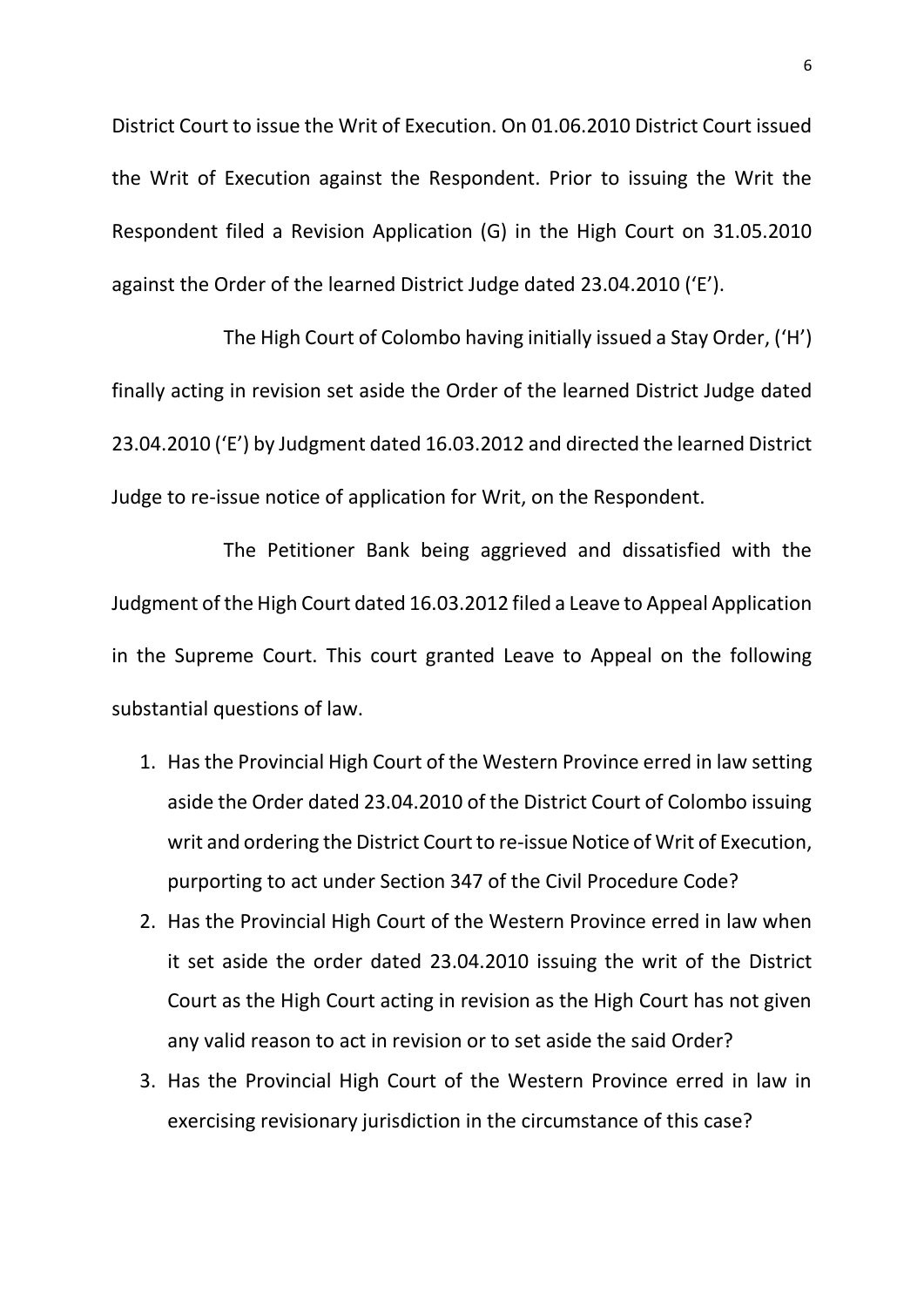4. Can documents be tendered in an application filed in terms of the summary procedure of the Civil Procedure Code without a supporting affidavit or oral evidence?

At the very outset, prior to expressing my views as regards the case in hand, it would be convenient to very briefly and by a simple observation to discuss, "what is parate execution"? It is simply a right of the mortgagee to sell the mortgaged property without the intervention of courts. It is a sale by the creditor of the debtors property (whether movable or immovable) without intervention of courts. Today it is 'perhaps' described as an extra judicial sale arising from an extra Judicial Order. Statutory recognition for this type of sale seems to have been a gradual process and in earlier times courts have gone to the extent to observe it to be harsh and deplorable. However the legislature thought it fit to enact laws to facilitate and expedite debt recovery, as large sums of money due to Banks on loan facilities, remained unsettled. Eventually significant changes occurred in the 1990 era and several statutes were enacted to facilitate debt recovery. Just to mention a few i.e Debt Recovery (Special Provisions) Act No. 2 of 1990, Recovery of Loans by Banks (Special Provisions) Act No. 4 of 1990, Mortgage Amendment) Act No. 3 of 1990, Consumer Credit Act No. 7 of 1990. Trust Receipts (amendments) Act No. 13 of 1990 etc. Very many such statutes of this category empowered Banks and other institutions as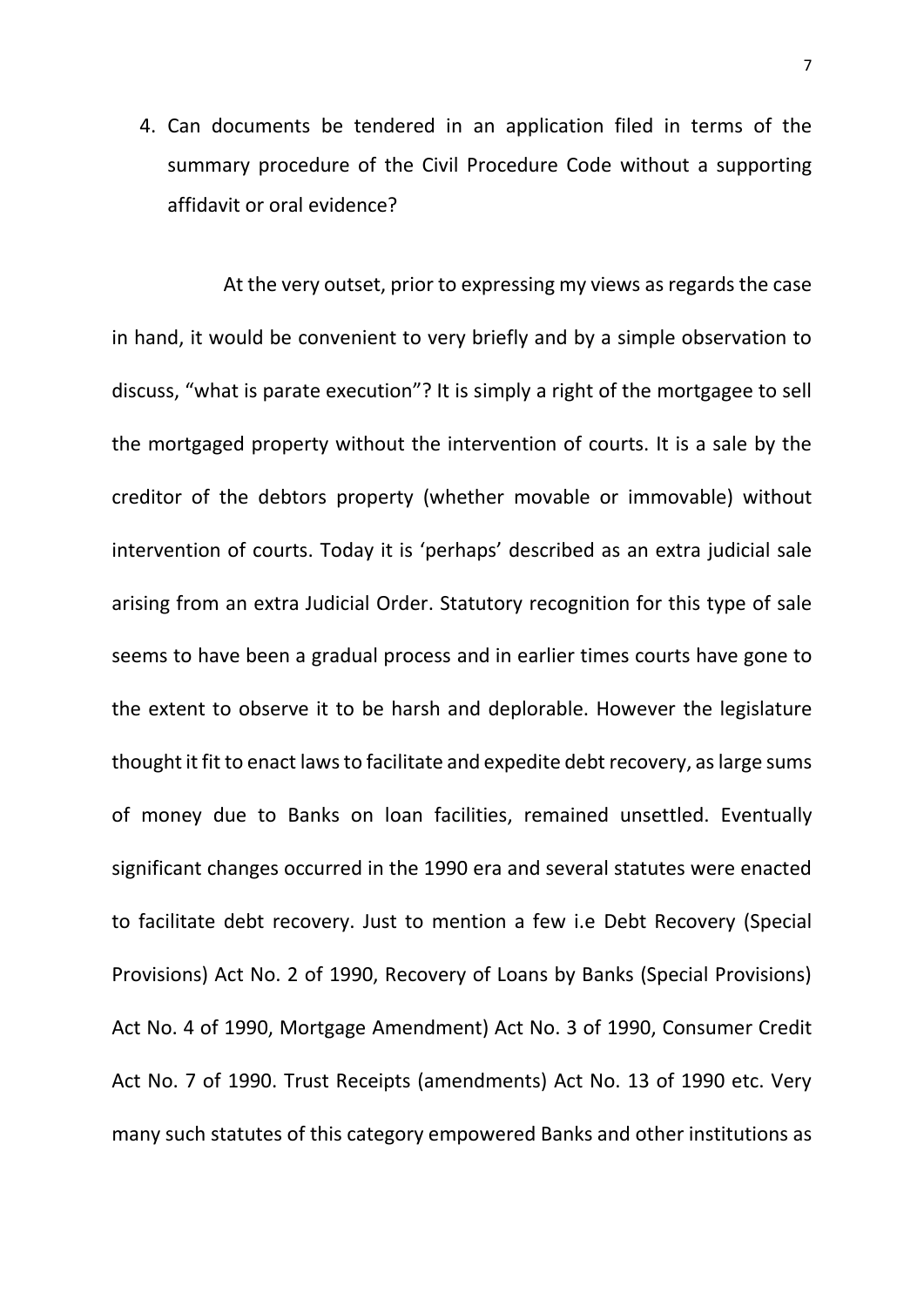described in statutes to resort to parate execution and gives the power to nonjudicial persons (Board of Directors of a Bank as the case may be)to take the decision to sell the mortgaged property to recover unsettled loans, having complied with the requirements of the statute.

The learned counsel for the Respondent however argued before us, that an auction sale did not take place and that there was no valid auction sale as contemplated by law. He also urged inter alia that notice of auction sale was sent only three days prior to the auction sale and contrary to the required provisions in law. It was also evident to this court that learned counsel for the Respondent did not wish to make any comments in support of the order of the High Court.

The learned President's Counsel for the Petitioner however demonstrated to this court the requirements laid down in Section 16(1) and Section 15 of the above law and maintained throughout the hearing and by his submissions supported the Order of the learned District Judge and also submitted that the High Court had misdirected itself in law and fact and made order contrary to law. Learned President's Counsel placed much emphasis inter alia in his submission to the conclusive nature of the certificate of sale as contemplated by Section 15 of the said Act. He also submitted to court that Section 15 of the said Act would not permit the borrower or any other person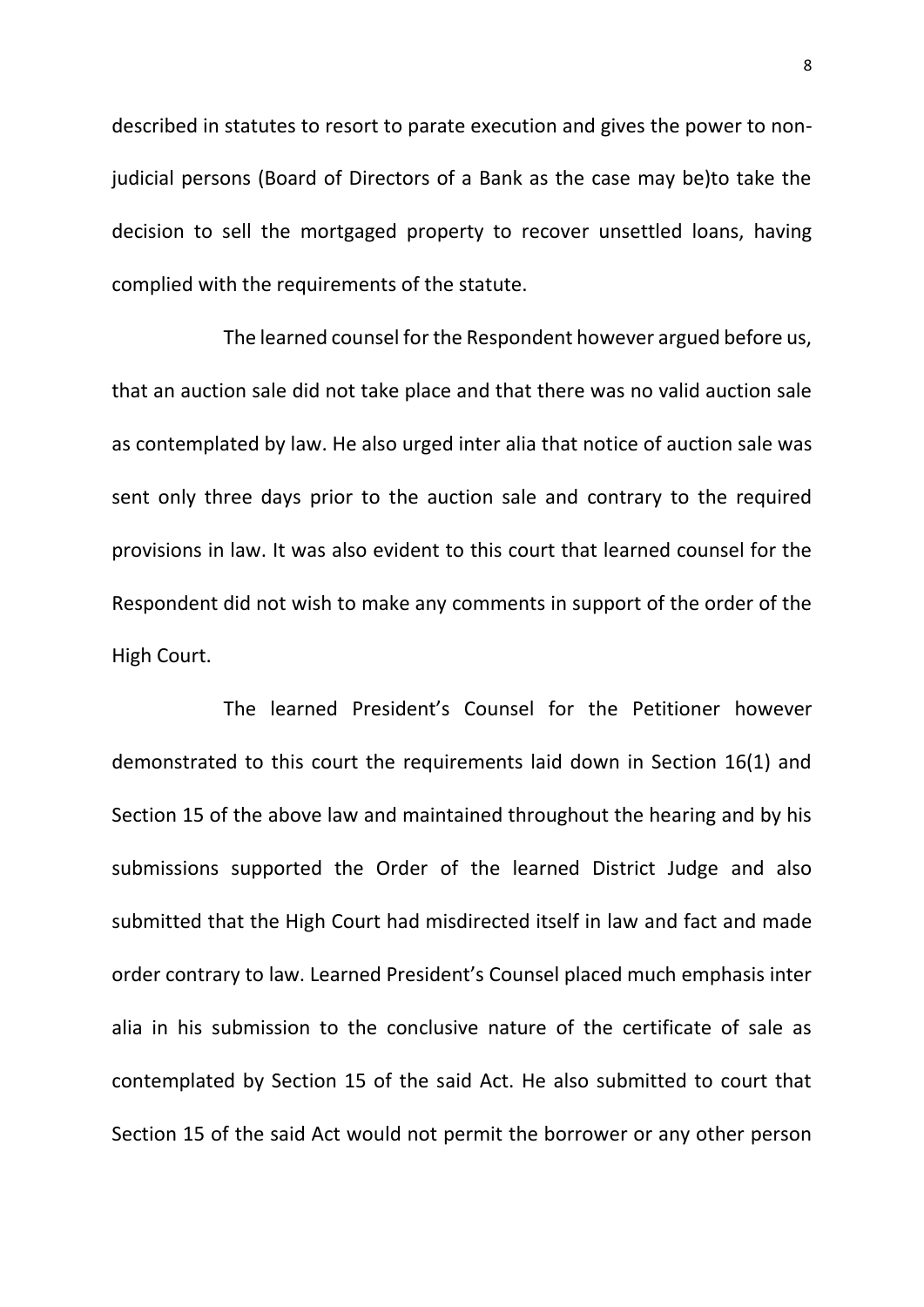claiming through the borrower to invalidate the sale for any cause whatsoever or maintain any right or interest to the property as against the purchaser.

Having perused the Judgment of the learned High Court Judge, I find that good part of the Judgment consists of a narration of the case of each other as referred to in their written submissions. The only point considered by the High Court was that Petitioner Bank had not given reasonable notice or due notice as required by Section 347 of the Civil Procedure Code, regarding notice of the application for writ (not contested by Respondent). High Court also observes that as submitted and stated by the Petitioner Bank, the Respondent has not challenged the order of the District Court on the question of Order issuing the writ. High Court rejects that position of the Petitioner Bank as above, and holds that due notice of application for writ of execution had not been given by the Petitioner Bank. Accordingly the High Court had set aside the Order of the learned District Judge dated 23.04.2010 which seems to have been confused as an Order issuing writ and directed the learned District Judge to re-issue notice of the application for writ to the Respondent.

There is no doubt that the learned District Judge made his Order, making the order nisi absolute on 23.04.2010. In the Revision Application before the High Court no relief was prayed for against execution of the writ. Material furnished to this court, Petitioner sought to execute the writ of execution on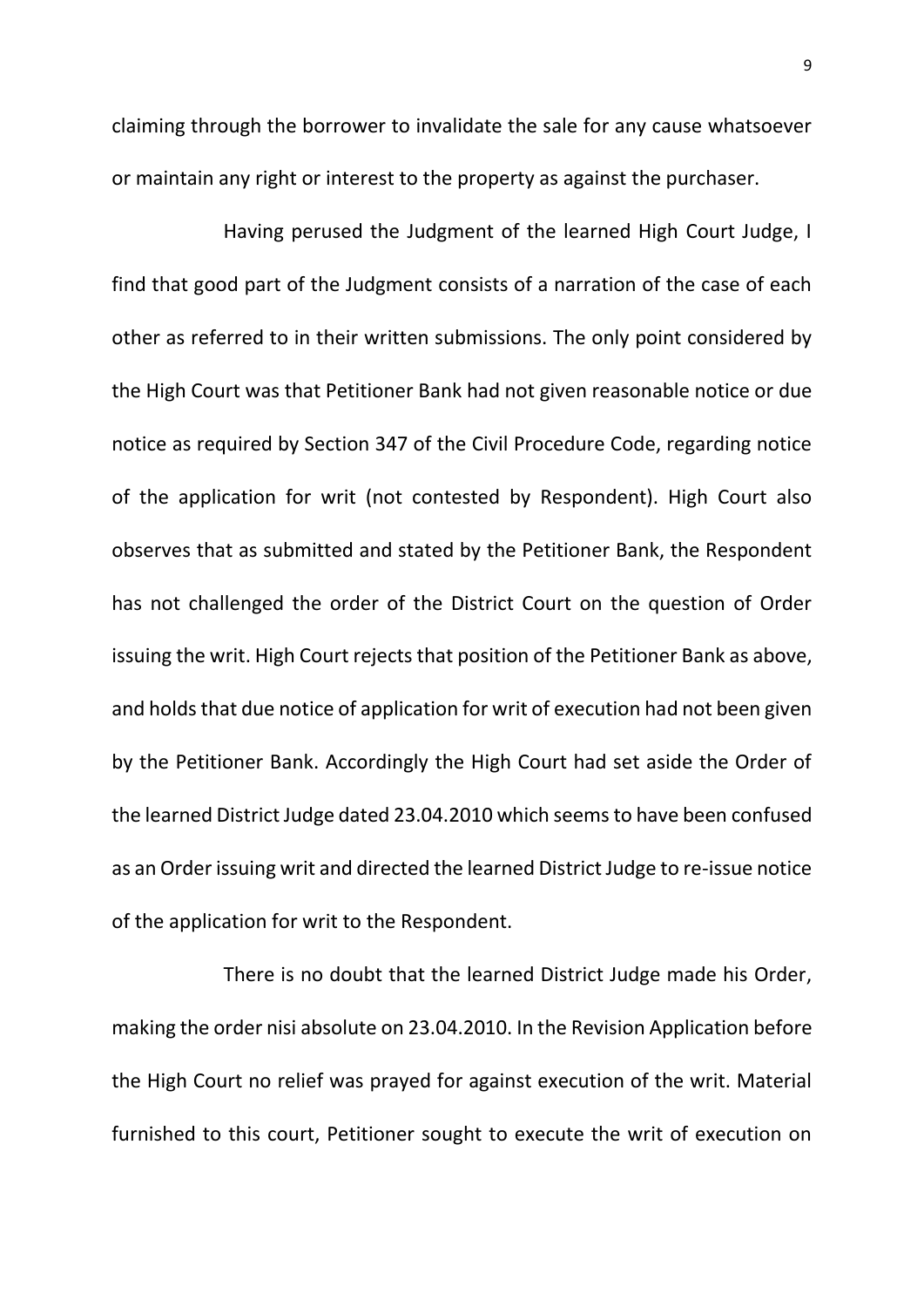17.05.2010 ('Y' F1). As such one year has not lapsed from the date of decree to the application of writ.

I do agree with the submissions of learned President's Counsel that in the absence of a right of appeal against the Order made under Section 16 of Act No. 4 of 1990, the Judgment creditor is entitled to execute the writ on the basis there is no appeal. It seems to me that the High Court erred in holding that the Petitioner made an application for writ of execution on 17.10.2010 whereas the application was in fact made on 17.05.2010. I also agree with the submissions of learned President's Counsel that the High Court failed to consider that Respondent challenged Order of the learned District Judge dated 23.04.2010 on the basis that the certificate of sale is invalid and Petitioner has not adduced evidence to show that an auction sale was held on 03.10.2003. High Court had erroneously misdirected itself on basic facts, that transpired in the District Court.

The learned District Judge has concentrated on the evidence led and referred to in his order (E) that the Respondent has defaulted in the repayment process of the loan granted to him. Order further states that the Petitioner Bank sold the property in dispute under a duly passed resolution by the Petitioner Bank and that the Bank becomes in terms of the certificate of sale (P4) the owner. It is concluded by the learned District Judge that the Respondent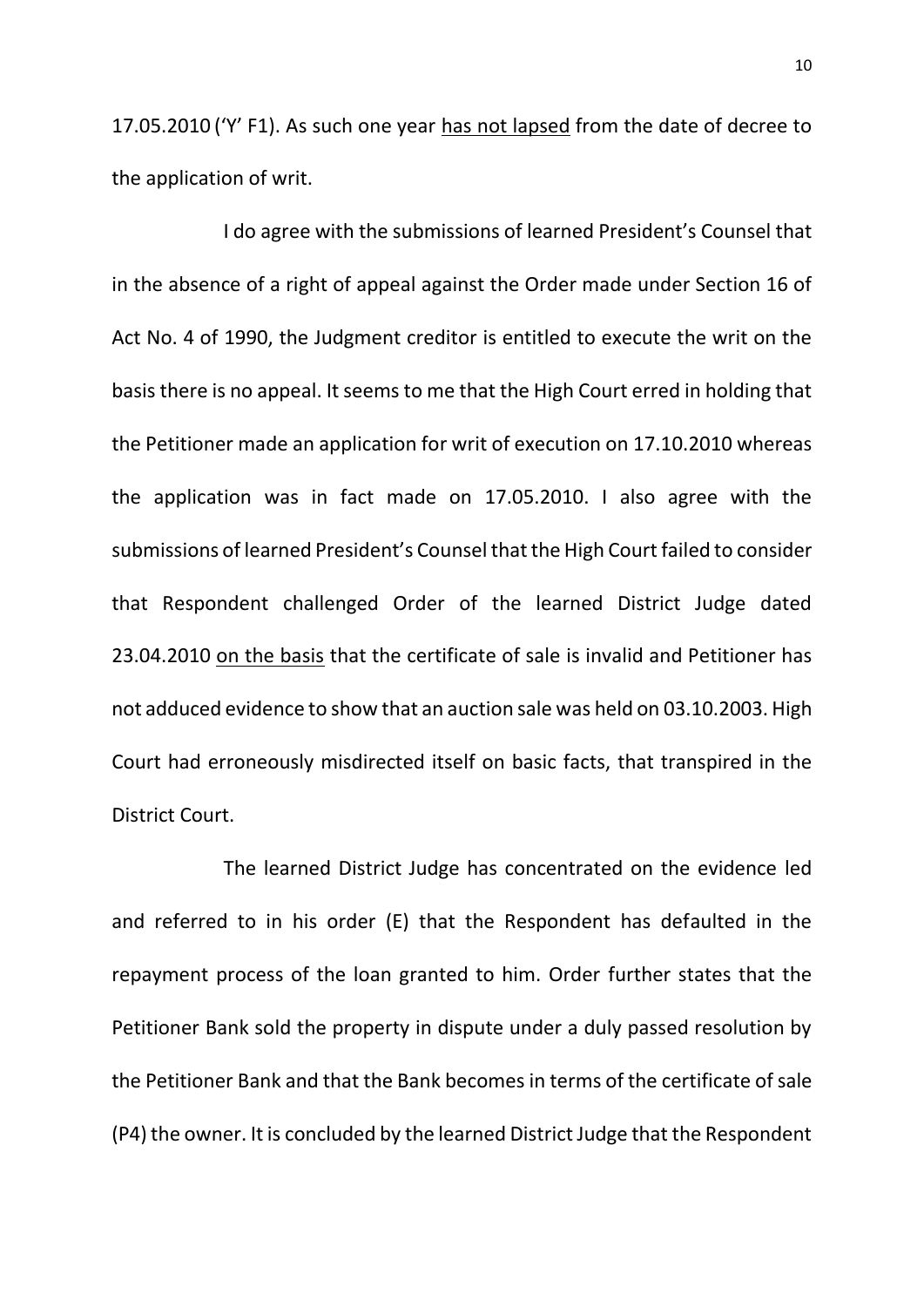failed to provide material as to why the said decree nisi should not be made 'absolute'.

In this Judgement I have discussed very briefly parate execution. Judicial authority described legislation enacted to expedite debt recovery as special legislation which conferred special jurisdiction. G.P.S de Silva J. (a former Chief Justice) in Bakmeewewa, Authorised Officer of People's Bank Vs. Konarage Raja 1989(1) SLR 231 held in a case under the Finance Act that the jurisdiction exercised by the District Court is a special jurisdiction. Case discussed therein is very similar to the case in hand and held further that Section 72(7) and 72(8) of the said law provide for a speedy mode of obtaining possession of premises, which have already vested in the Bank by virtue of the vesting order. He further held that an application made to the District Court and the provisions of Chapter 24 of the Civil Procedure Code are invoked solely for the purpose of executing an extra judicial order. To make it very clear a distinction has been made by G.P.S. de Silva J. and he observes that Section 23 of the Judicature Act provides for a right of appeal in respect of Judgment of the District Court made in the exercise of its ordinary, general, civil jurisdiction and has no application to the special jurisdiction conferred on the District Court.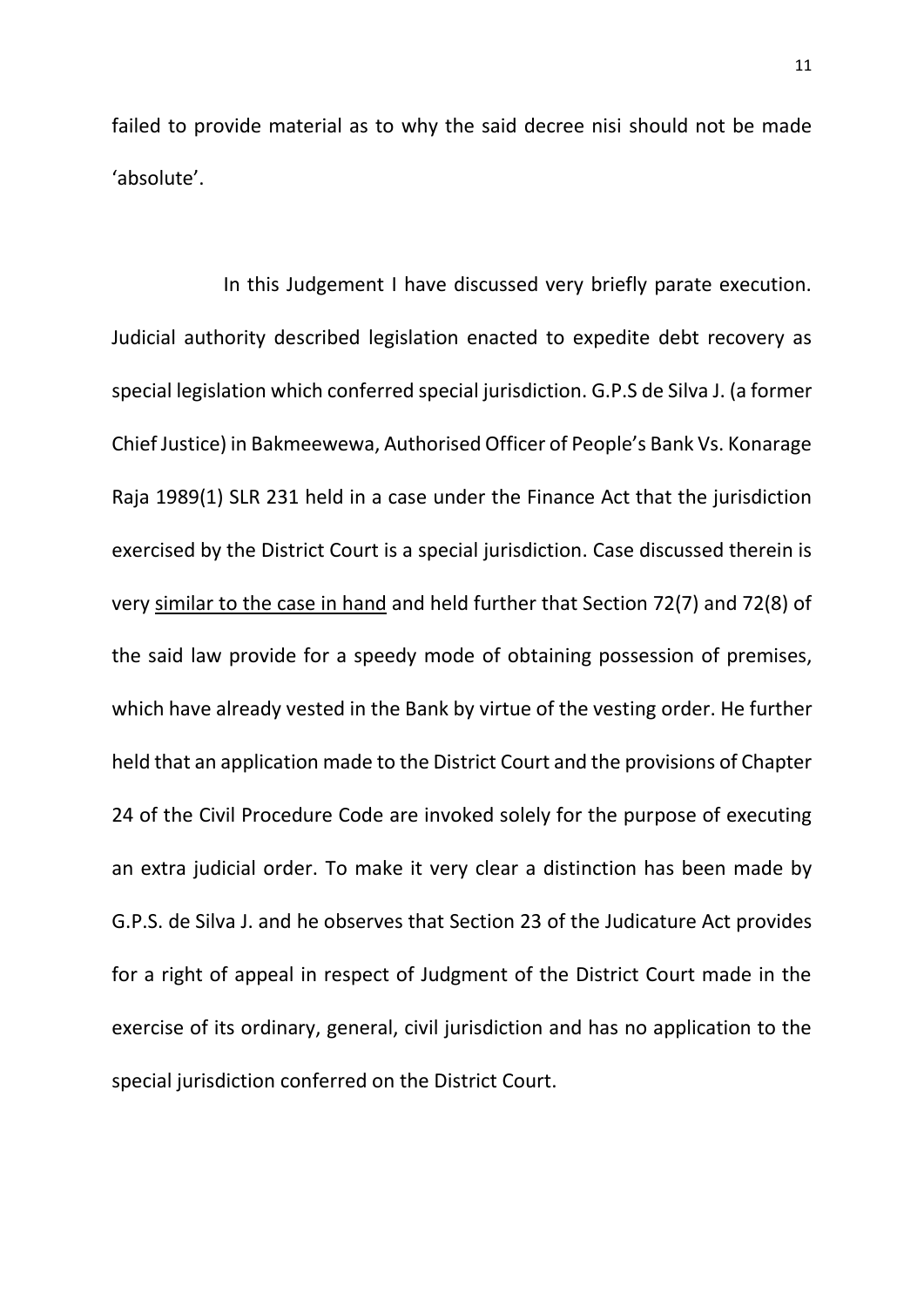In the above circumstances the Petitioner Bank is entitled to execute the writ notwithstanding the notice of appeal. Act No. 4 of 1990 has not provided for a right of appeal against an order made by the District Court in terms of Section 16 of the said Act. Martin Vs. Wijewardena 1982 (2) SLR 409 at 420 Jameel J. held "an appeal is a statutory right and must be expressly created and granted by statute. It cannot be implied. The law is clear and I would say it is trite law on the point as in Section 16(1) of the said Act. The method followed by the Petitioner Bank to regain possession of the land in dispute cannot be faulted in any respect.

Section 16(1) of the Act no doubt provides, upon production of the certificate of sale issued in respect of that property under Section 15, entitle the Petitioner Bank to obtain an order for delivery of possession of that property. Wording in Section 16(1) is almost similar to Section 72(7) of the Finance Act No. 16 of 1973. Both statutes require the production of the vesting order or the certificate of sale as the case may be. Both statutes in this way provides for delivery of possession of property and so enacted by the legislature to expedite such delivery of possession. Certificate of sale is conclusive proof in respect of that property and as regards its sale being duly complied with in terms of the Act. As such the certificate of sale cannot be challenged, if and when it is issued in terms of the said Act.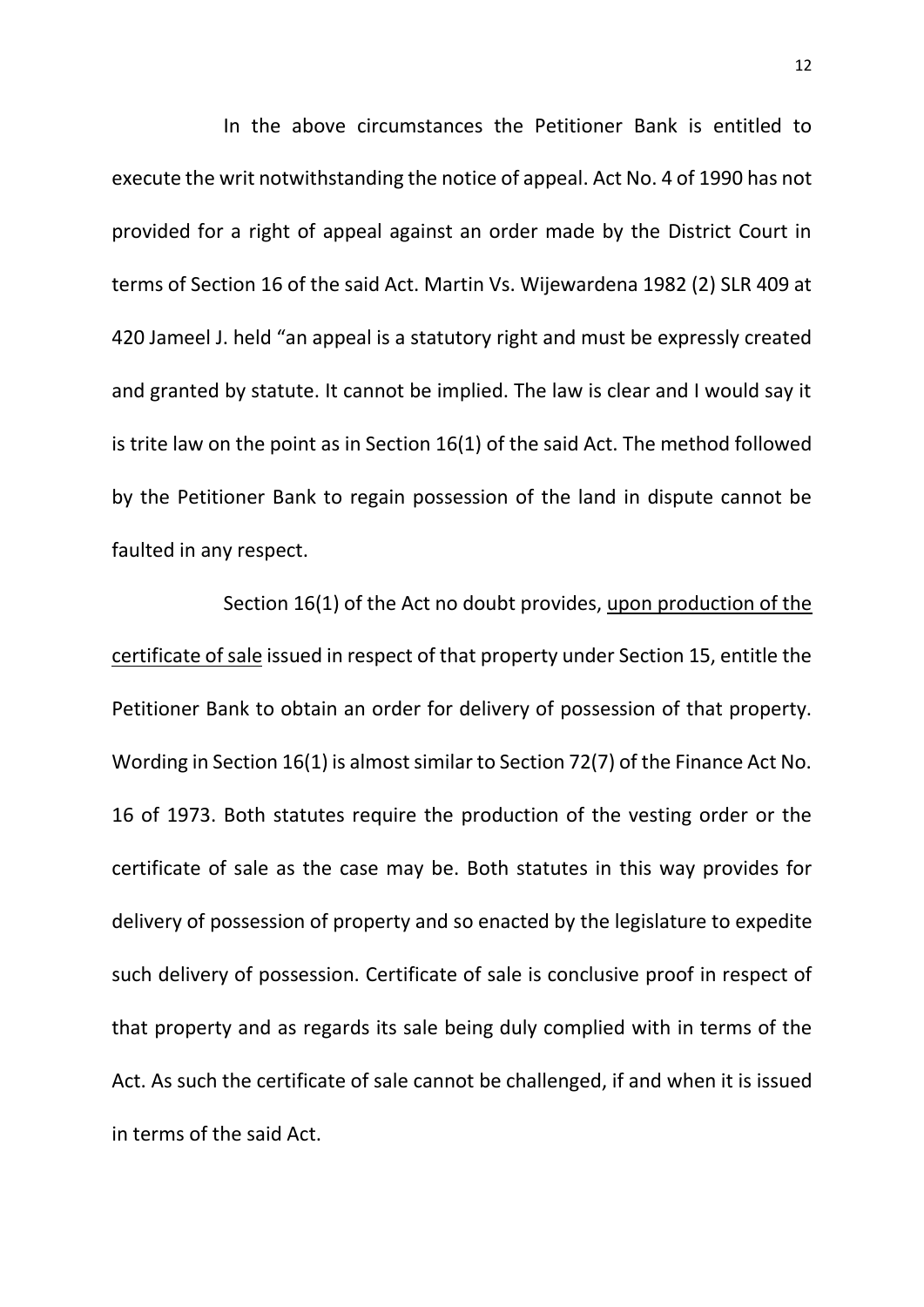The law as contemplated in Act No. 4 of 1990, and as amended, need to be strictly interpreted. The words employed by the said statute cannot be given any extended meaning other than to achieve the purpose of the statute. As such as observed in this Judgment the intention of the legislature was to expediate debt recovery under a special jurisdiction exercised by the District Court.

As such the questions of law are answered as follows.

Question No. (1) & (2) yes.

- (3) High Court erred in law in exercising revisionary jurisdiction in the absence of exceptional circumstances, which should have been established by Respondent. In any event High Court was in a serious error.
- (4) It is elementary that where both Petitioner and Respondent are present. Proceedings commence in summary procedure by Respondent stating his objections to the petition. Further, Respondent is entitled to read his affidavit or other documentary evidence or with leave of court lead oral evidence. I note that no documentary evidence can be so read without express leave of court unless a copy of document is served on the Petitioner at least 48 hours before hearing (Section 384). Documents may not be introduced with written submissions. However the evidentiary value conferred on the certificate of sale as per Section 15 of Act No. 4 of 1990 cannot be contested as the certificate is conclusive. As such upon the production of the certificate of sale the Petitioner Bank is entitled for delivery of possession of the property in dispute.